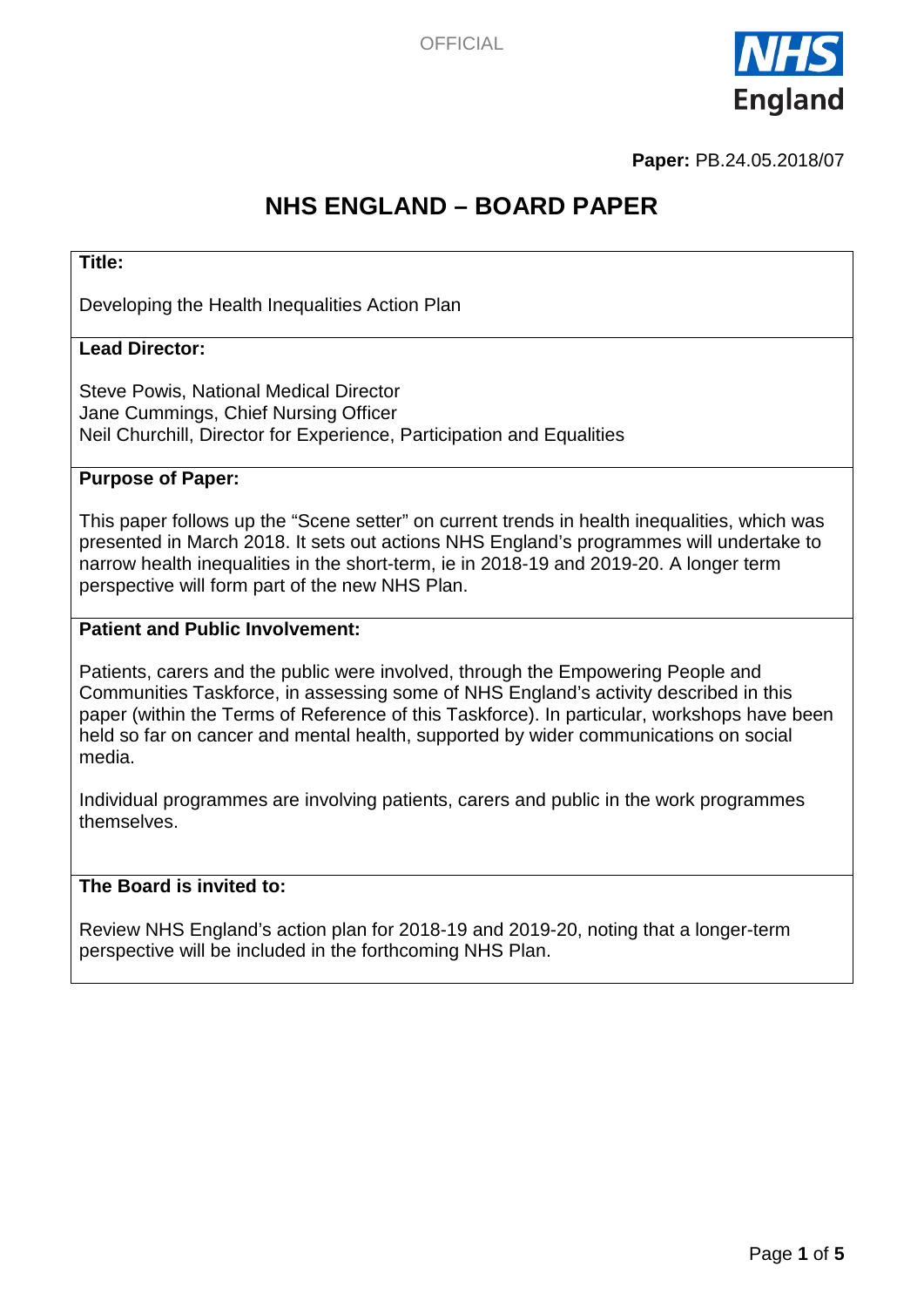## **Health Inequalities Action Plan**

### **Purpose**

- 1. At the March meeting, the Board discussed health inequalities following presentation of the scene setting paper.
- 2. The Board were advised that we will be setting out a more all-encompassing and longer term strategy for the NHS with our partners and Government in the autumn that will include health inequalities. There are also broader public health and wider policies that impact on health inequalities, and we will continue to work with Public Health England and others as these policies are developed. In addition, we were asked to set out an action plan over the next twelve to eighteen months, and how we will ensure our programmes deliver improvements in health inequalities, and this is the focus of this paper.
- 3. The attached Action Plan focuses on the NHS Forward View and other priority programmes with some information about enabling actions and other work.

#### **Background**

- 4. In reviewing the individual action plans submitted for this paper, our overall assessment is that progress is being made in embedding processes to help reduce inequalities:
	- We have started to make inroads with our major work programmes.
	- We have strengthened commissioning and annual reporting for CCGs; and
	- We have built capability internally through training which has been supplemented with guidance, advice, and tools to assist our staff to meet the duties and embed a more systematic approach across the organisation;
- 5. There are also some good examples of cross cutting work focusing on specific communities most impacted by health inequalities, such as those with a Learning Disability (health checks/primary care/ophthalmology), those from BME communities (mental health/cancer/secure care) and children and young people (oral health, mental health). Our challenge now is to increasingly and systematically report on the outcomes being achieved, alongside the work on embedding processes and sharing good practice.

### **National Programmes**

- 6. Since the last Board meeting, and whilst we have been compiling the action plan, we have also accelerated the pace of work in the following areas:
	- National programmes have identified the main deliverables which they expect to contribute to narrowing health inequalities over the next 18-24 months and given information on the timing of these initiatives; and
	- Programmes have identified how they plan to measure health inequalities and/ or how they will resolve information gaps in order to be able to measure health inequalities in the remaining years of the programme.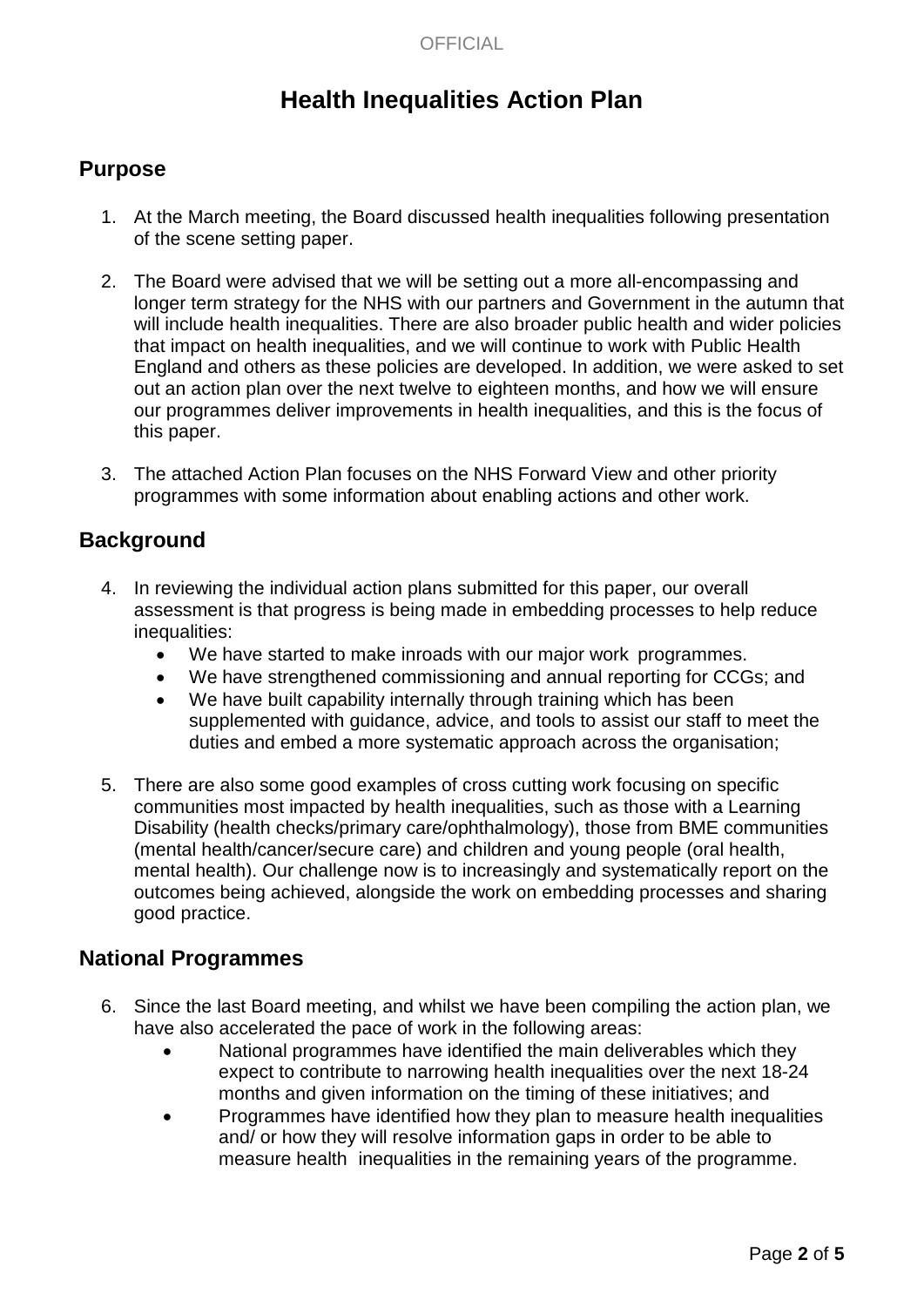7. A considerable amount of additional information has now been supplied by national programmes, which has been summarised in the attached Action Plan.

### **Enabling Actions**

- 8. *Engagement with STPs and ICSs:* the differences in the way services are delivered and improvements in their range and scope will be experienced first at local level. Experience of local services can inform the development of the health inequalities programmes, helping to create standards and local diversity in service provision. Place- based population health systems are the future, and we have to ensure that they have inequalities reduction at their heart. We are undertaking extensive engagement with the system, and also looking to use a range of tools, such as the development of Right Care packs, and approaches to population health management to help identify variation and support and drive change at a local level;
- 9. *Regional priorities:* In addition to STP work, London Region have been working with the office of the Mayor of London on his plan to reduce health inequalities, which will provide additional opportunities to address the social determinants of health;
- 10. *CCG allocations:* As advised in the previous Board paper, NHS revenue funding is shared across the 195 Clinical Commissioning Groups (CCGs) using a target distribution that includes a health inequalities adjustment that helps to support CCGs tackling inequalities to meet the diverse needs of their local populations. We have identified CCGs whose target share is changed the most by this adjustment, either increased or decreased. We are working closely with NHS Clinical Commissioners and colleagues across teams in NHS England, including CCG Improvement Assessment Framework (IAF) and Regional colleagues to better develop an understanding of the CCGs' approach to inequalities

### **Partnership Working**

- 11. One of the challenges, as set out in the last Board paper, is that NHS England's functions will have limited impact in isolation. For example, the key interventions for increasing healthy life expectancy that will need to be addressed in conjunction with our system partners are:
	- reducing smoking through smoking cessation services and other tobacco control programmes – being addressed as part of the recent Tobacco Control Plan Delivery Plan 2017-22 published by the DHSC in May;
	- preventing and managing other risk factors such as poor diet and obesity, physical inactivity and high blood pressure, jointly working with PHE;
	- improving environmental health, including housing conditions, air pollution and reducing the risk of accidents - a wider cross-Governmental responsibility; and
	- targeting the over-50s among whom the greatest short-term impact on life expectancy will be made - a joint initiative with our system partners being supported by our personalisation agenda for example.

#### **Next Steps**

12. There are a number of specific and immediate actions that we will take to effectively drive improvements in health inequalities: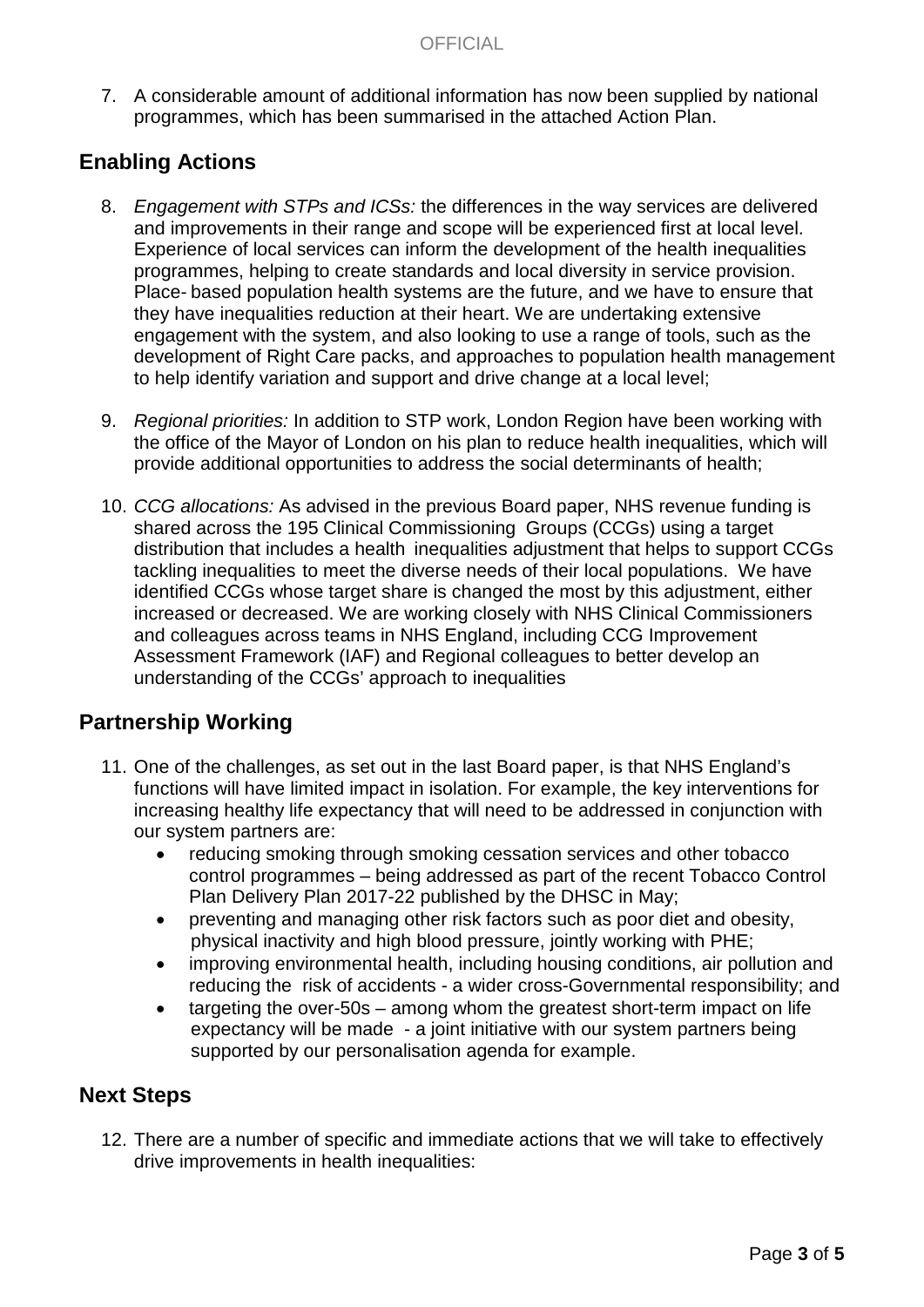- We will **strengthen our approach to the design and operation of our programmes** in relation to health inequalities: ensuring that different populations are identified and targeted in the most appropriate and cost effective way by the use of segmentation techniques. Each programme will ensure they have appropriate levers, have strong national and local leadership, clarity on process, robust data and information on the cost-effectiveness of interventions. Reducing health inequalities may not be the goal of all policies, but it should be one of the results.
- We will be **more specific** in relation to data requirements and set clear and **measurable outcomes** for our programmes and also our delivery of our statutory duties as measured by the NHS Outcomes Framework.
- We will be clear on **how we record progress and report** on these issues, both to Government as part of our annual assurance processes and also to the Board.
- We will ensure that policies to reduce health inequalities are fully integrated into **mainstream service planning, performance management and monitoring** to reflect national priorities and local need – for example through the CCG IAF.
- We will **re-affirm the case for action** to the system, not only in the traditional way through defining the legal and ethical case, but also, and as raised by the Board, the economic case. The CQC have recently developed *`Equally Outstanding',* a toolkit that makes a case on how a focus on equality and human rights can improve the quality of care in times of financial constraint.
- We will continue to work **jointly with the Department of Health and Social Care and Public Health England** to agree priority cross-cutting areas for action and review, and ensure that our work programmes are clear on how those programmes impact on health inequalities, what needs to happen for that change, and opportunities for action.
- Where appropriate each programme will review their approach to **segmentation**, recognising that this approach could give a better understanding of the impact of interventions on specific and targeted populations. Interventions developed through this process should not be a substitute for mainstream services, but offer different ways in meeting need. They can introduce innovation, tackle specific problems or support those who may have difficulty in access to services.
- We will ensure that we continue to **engage with people and communities** as the work programmes are developed and implemented through the Empowering People and Communities Task Force, the Equality and Diversity Council and other bodies.